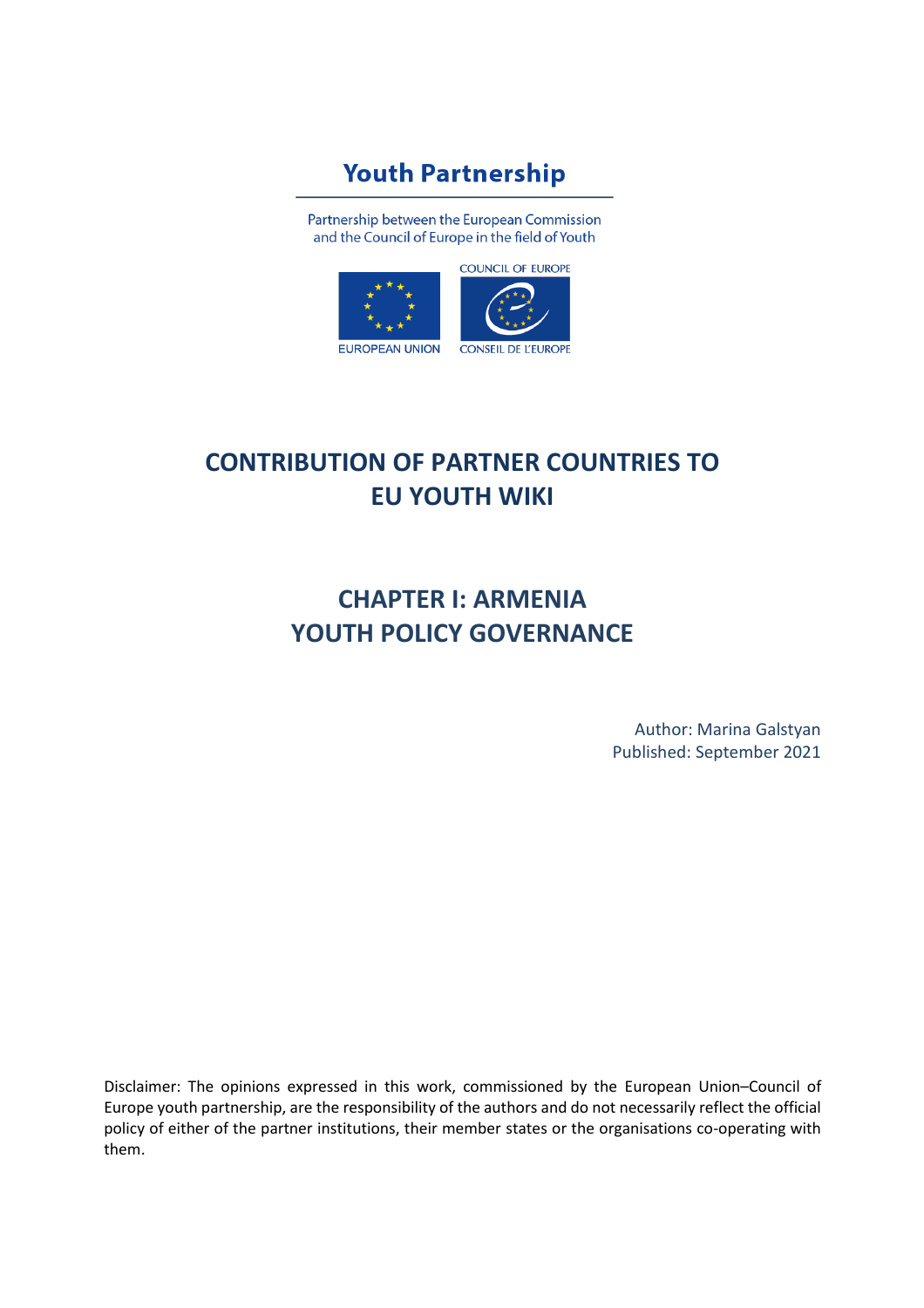# CONTENT

| <b>1.1 TARGET POPULATION OF YOUTH POLICY</b>             | 3                |
|----------------------------------------------------------|------------------|
| <b>1.2 NATIONAL YOUTH LAW</b>                            | 3                |
| <b>1.3 NATIONAL YOUTH STRATEGY</b>                       | $\boldsymbol{4}$ |
| <b>1.4 YOUTH POLICY DECISION MAKING</b>                  | 6                |
| <b>1.5 CROSS-SECTORAL APPROACH WITH OTHER MINISTRIES</b> | 7                |
| <b>1.6 EVIDENCE-BASED YOUTH POLICY</b>                   | 8                |
| <b>1.7 FUNDING YOUTH POLICY</b>                          | -9               |
| <b>1.8 CROSS-BORDER CO-OPERATION</b>                     | 12               |
| <b>1.9 CURRENT DEBATES AND REFORMS</b>                   | 14               |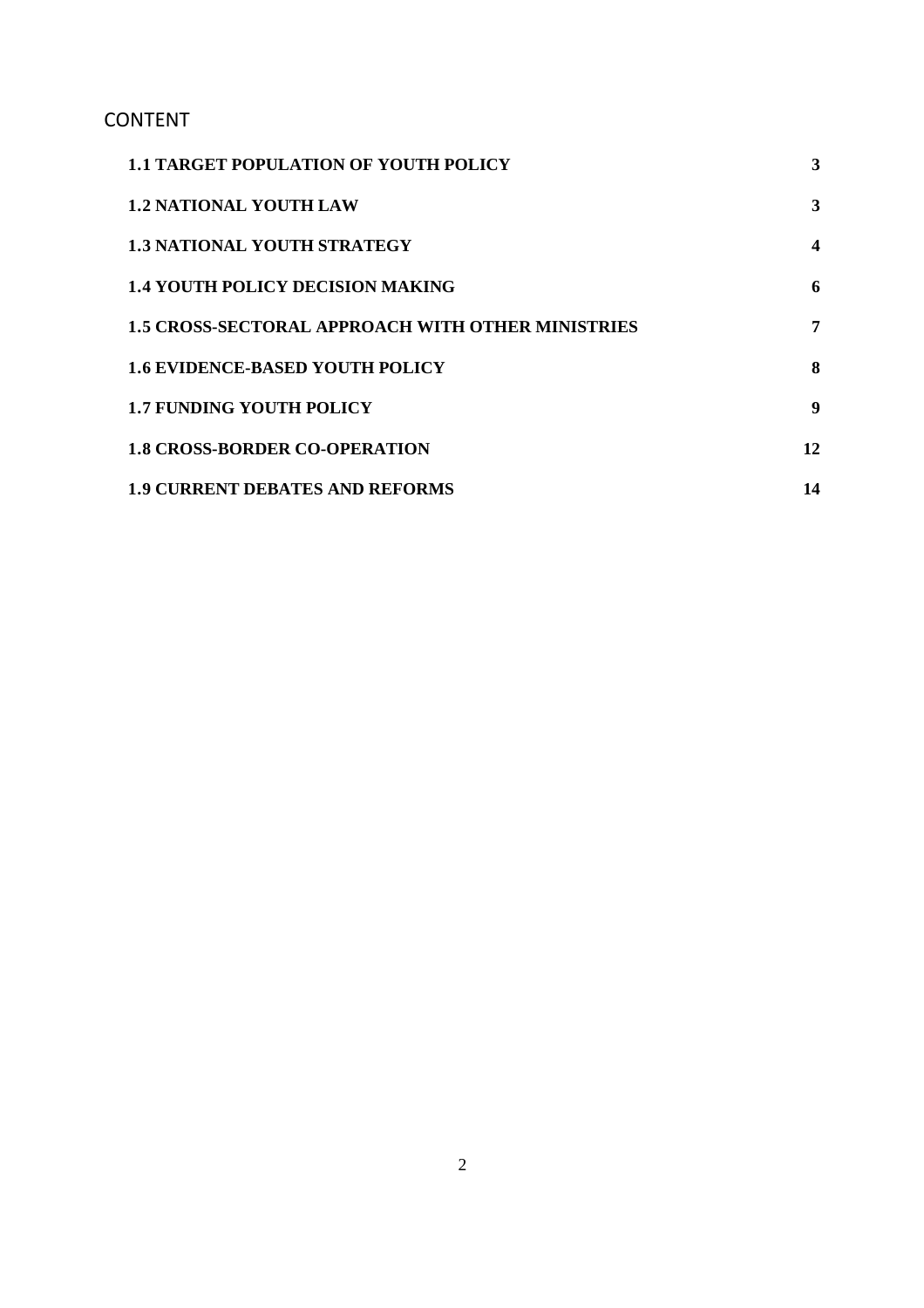### <span id="page-2-0"></span>**1․1 TARGET POPULATION OF YOUTH POLICY**

The Decision of the Government of the Republic of Armenia (RA) N54 of 25 December 2014 on Approving the Youth State Policy Concept of the RA for 2015-2025 (the Concept) defines "youth" as follows: "Young person: a 16-30 (inclusive) year old citizen of the Republic of Armenia, as well as 16-30 (inclusive) year old foreign citizens residing in Armenia and having residence permits (residency status), persons with no citizenship and those with refugee status in the Republic of Armenia (under appropriate grounds established by the law)."<sup>1</sup>

Article 1.1 of the Concept defines the following subjects of youth policy:

- 1. Young person: Citizens of the RA aged 16-30 (inclusive) as well as foreign citizens aged 16-30 (inclusive) living with the right of residence (a residence permit) in the RA, stateless persons as well as persons with refugee status in the RA prescribed by the law.
- 2. Young family: a family where at least one of the spouses is under 30 years old while the other is younger than 35 years old and the total age of spouses does not exceed 65, or a young single parent.
- 3. Youth NGO: non-governmental organisations registered in the RA which according to their statute/regulations deal with youth issues and/or carry out youth work.
- 4. Youth worker: a person who carries out youth work (with young people, groups of young people, or work which aims to address youth issues) to foster young people's personal, social and educational growth, to develop their full potential, and help them to fully establish themselves in society. A youth worker is well aware of young people's real-life and current local conditions, can assess the situation and needs of young people, can choose and apply appropriate work methods, and can carry out an analysis of the impact of the work. He/she works with young people and youth groups, develops, implements and evaluates youth programmes and projects, and cooperates with interested persons, groups and organisations in various sectors.

### <span id="page-2-1"></span>**1․2 NATIONAL YOUTH LAW**

#### **Existence of a National Youth Law**

Armenia has not yet adopted a national youth law.<sup>2</sup> There were several attempts to adopt a

<sup>1.</sup> Extract from the Government Session Protocol, Decision of the Government of the Republic of Armenia N54 of 25 December 2014 on Approving the Youth State Policy Concept of the Republic of Armenia (Hayastani Hanrapetutyan karavarutyan nisti ardzanagrutyunic qaghvacq Hayastni Hanrapetutyan eritasardakan petakan qaghaqakanutyan hayecakargin havanutyun talu masin, 25 dektemberi 2014 tvakani N54), available at [www.arlis.am/DocumentView.aspx?DocID=96116](file:///C:/Users/Ааааа/Downloads/www.arlis.am/DocumentView.aspx%3fDocID=96116)[.](http://www.arlis.am/DocumentView.aspx?DocID=96116)

<sup>2</sup>. As of September 2021.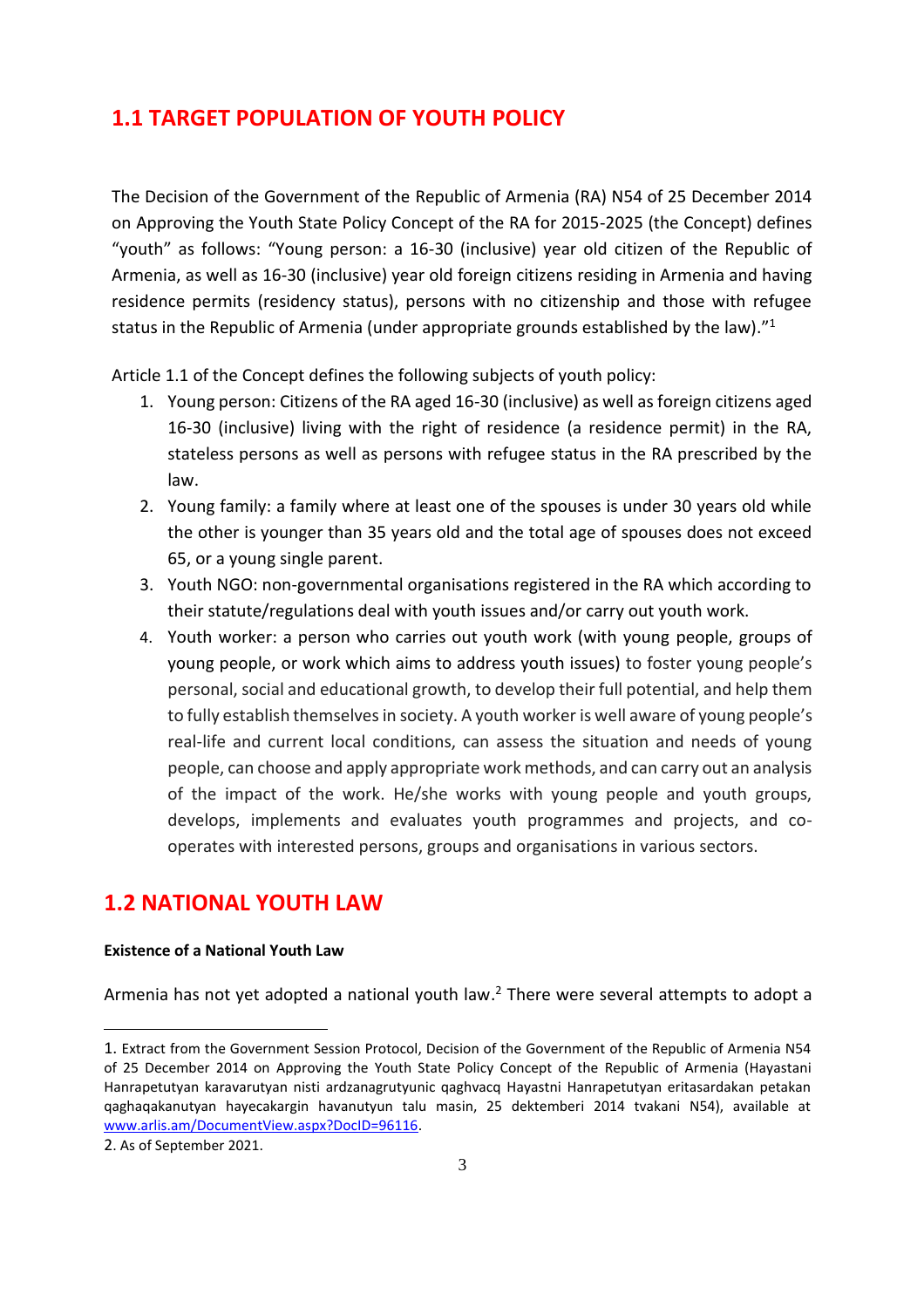national youth law (see the [draft Law of the RA on Youth State Policy](http://www.parliament.am/drafts.php?sel=showdraft&DraftID=2430&Reading=0)<sup>3</sup> or the [draft Law of the](http://www.parliament.am/drafts.php?sel=showdraft&DraftID=2959&Reading=0) [RA on Youth](http://www.parliament.am/drafts.php?sel=showdraft&DraftID=2959&Reading=0)<sup>4</sup>); however, none of them succeeded, for different reasons such as excessive social commitments and poor budgetary means, lack of consultation and public discussion, declarative nature of the draft law, etc.<sup>5</sup>

### <span id="page-3-0"></span>**1․3 NATIONAL YOUTH STRATEGY**

Since 2019 the RA Ministry of Education, Science, Culture and Sport (MoESCS) has been a stateauthorised body responsible for youth state policy in Armenia. <sup>6</sup> Youth state policy programmes are developed by the Unit of Youth Policy, Supplementary and Continuing Education at the Ministry of Education, Science, Culture and Sport.

State youth policy is a system of priorities, programmes, measures and mechanisms aimed at creating the necessary conditions for youth participation, socialisation and self-realisation; engaging and developing youth potential to contribute to the strengthening of national security, socio-economic and cultural development of the Republic of Armenia.<sup>7</sup>

The government programme is based on the perception that young people aged between 16 and 30 years, who number in total 577 600 (20% of the entire population) as per the National Statistical Service of the RA data of 1 January 2020, are important resource for the society and they must be allowed to become happy and responsible citizens.<sup>8</sup>

Youth state policy has been implemented in the Republic of Armenia on a systematic basis since 1995. Since then, Armenia has adopted two youth state policy concepts: <sup>9</sup> one in 1998 covering the period [1999-2001](http://www.arlis.am/DocumentView.aspx?docid=7000) and the other in 2014 covering the period [2015-2025](http://www.arlis.am/DocumentView.aspx?DocID=96116) (see 1.1, Target Population of Youth Policy). The Concept is a basic document in the field of youth state policy, which defines the subjects, the long-term goals (2015-2025), objectives, principles and

<sup>3</sup>. Draft Law of the RA on Youth State Policy, K-102-29 August 2007-GK-010/0 (Petakan Eritasardakan Qaghaqakanutyan masin Hayastani Hanrapetutyan Orenqi Naxagits, K-102-29ogostosi 2007-GK-010/0), available a[t www.parliament.am/drafts.php?sel=showdraft&DraftID=2430&Reading=0](file:///C:/Users/Ааааа/Downloads/www.parliament.am/drafts.php%3fsel=showdraft&DraftID=2430&Reading=0)[.](http://www.parliament.am/drafts.php?sel=showdraft&DraftID=2430&Reading=0)

<sup>4</sup>. Draft Law of the RA on Youth, P-311-08 August 2008-GK-010/0 (Yeritasardutyan masin Hayastani Hanrapetutyan orenqi naxagits, P-311-08 ogostosi 2008-GK-010/0), available at [www.parliament.am/drafts.php?sel=showdraft&DraftID=2959&Reading=0](file:///C:/Users/Ааааа/Downloads/www.parliament.am/drafts.php%3fsel=showdraft&DraftID=2959&Reading=0)[.](http://www.parliament.am/drafts.php?sel=showdraft&DraftID=2959&Reading=0)

<sup>5</sup>. Jan S. et al. (2009), *Youth policy in Armenia, An international perspective*, Council of Europe, pp. 24-25.

<sup>6</sup>. The RA Law on Structure of Government (HH orenqy karavarutyan karucvacqi ev gorcuneutyan masin), available at [www.irtek.am/views/act.aspx?aid=150622](file:///C:/Users/Ааааа/Downloads/www.irtek.am/views/act.aspx%3faid=150622) [02.09.2021].

<sup>7</sup>. Government Programme 2021-2026, Tsragir Hayastani Hanrapetutyan karavarutyan, available at [www.gov.am/files/docs/4586.pdf](file:///C:/Users/Ааааа/Downloads/www.gov.am/files/docs/4586.pdf) [28.08.2021].

<sup>8</sup>. Ibid., Article 4.7.

<sup>9.</sup> Concept is a brief document consisting of the research results and recommendations (active or passive). Article 1.2(1) of the Government Decision N2 of

<sup>22</sup> January 2015 on Methodological Guidance on Drafting Concepts, Strategies and Action Plans, available a[t www.arlis.am/DocumentView.aspx?DocID=95885](file:///C:/Users/Ааааа/Downloads/www.arlis.am/DocumentView.aspx%3fDocID=95885)[.](http://www.arlis.am/DocumentView.aspx?DocID=95885)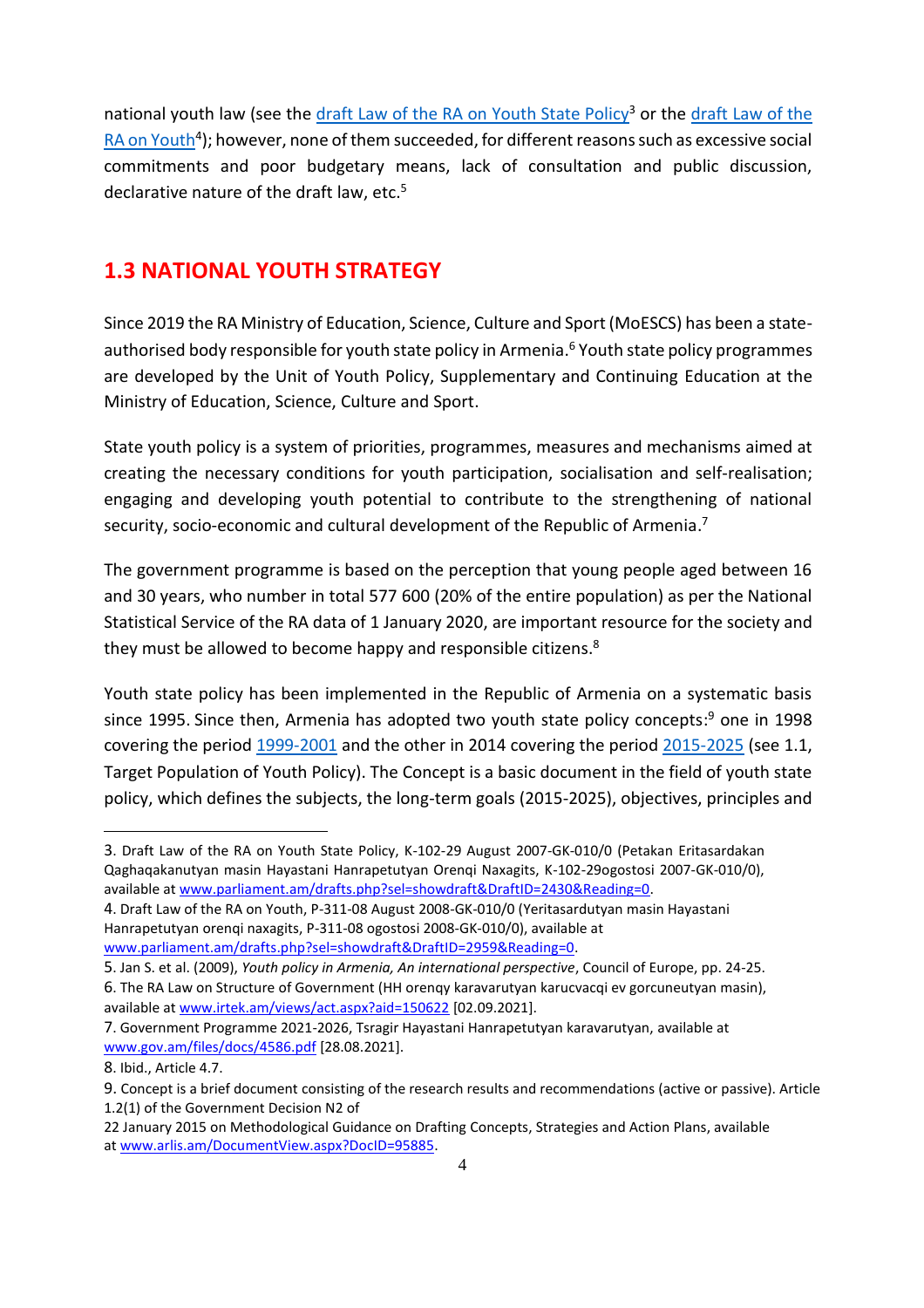directions of the RA Youth State Policy. It defines the main provisions based on which the Youth State Policy in the RA is developed and implemented.<sup>10</sup>

Armenia adopted three national youth strategies, in particular: (1[\) Decision of the](http://www.irtek.am/views/act.aspx?aid=35898) [Government](http://www.irtek.am/views/act.aspx?aid=35898)  [of the Republic of Armenia N6 of 2 February 2006 on Approving the 2006-2008](http://www.irtek.am/views/act.aspx?aid=35898) [Youth State](http://www.irtek.am/views/act.aspx?aid=35898)  [Policy Strategy and Action Plan of the RA;](http://www.irtek.am/views/act.aspx?aid=35898)<sup>11</sup> (2) [Decision of the Government of](http://www.irtek.am/views/act.aspx?aid=45781) the Republic of [Armenia N39 of 25 September 2008 on Approving the 2008-2012 Youth](http://www.irtek.am/views/act.aspx?aid=45781) [State Policy Strategy](http://www.irtek.am/views/act.aspx?aid=45781)  [of the Republic of Armenia, Extract from the Government Session](http://www.irtek.am/views/act.aspx?aid=45781) [Protocol;](http://www.irtek.am/views/act.aspx?aid=45781)<sup>12</sup> and (3) Decision [of the Government of the Republic of Armenia N1693-N of 27](http://www.arlis.am/DocumentView.aspx?DocID=80598) [December 2012 on Approving](http://www.arlis.am/DocumentView.aspx?DocID=80598)  [the 2013-2017 Strategy and Action Plan](http://www.arlis.am/DocumentView.aspx?DocID=80598) [for the Youth State](http://www.arlis.am/DocumentView.aspx?DocID=80598) [Policy of the RA.](http://www.arlis.am/DocumentView.aspx?DocID=80598)<sup>13</sup>

The latest Strategy comprises the following sections:

- Section 1. General Provisions
- Chapter 1. Objective of the Strategy
- Chapter 2. State Youth Policy Analysis of the Current Situation
- Chapter 3. Review of the Youth Situation
- Section 2. Key Priorities
- Action Plan

The Strategy is based on the following key priorities:

- Priority 1. Promotion of youth participation in political, economic and cultural life
- Priority 2. Youth employment and socio-economic issues
- Priority 3. Promotion of healthy lifestyle among youth
- Priority 4. Development of youth spiritual and cultural values and military-patriotic upbringing
- Priority 5. Sustainability of education and recognition of non-formal education.

<sup>10</sup>. Introduction, the Concept on Youth State Policy (2015-2025).

<sup>11</sup>. The Decision of the Government of the Republic of Armenia N6 of 2 February 2006 on Approving the 2006- 2008 Youth State Policy Strategy of the RA (Hayastani Hanrapetutyan Karavarutyan Nisti Ardznagrutyunic Qaghvatcq, 2 petrvari 2006 tvakani N6, Hayastani Hanrapetutyan Eritasardakan Petakan Qaghaqakanutyan 2006- 2007 tvakanneri razmavarutyuny ev Hayastani Hanrapetutyan Eritasardakan Petakan Qaghaqakanutyan 2006- 2007 tvakanneri razmavarutyan Katarumn Apahovogh Gortcoghutyunneri Tsragrin ev Mijocarumneri Tcankin Havanutyun talu masin), available at [www.irtek.am/views/act.aspx?aid=35898](file:///C:/Users/Ааааа/Downloads/www.irtek.am/views/act.aspx%3faid=35898)[.](http://www.irtek.am/views/act.aspx?aid=35898)

<sup>12.</sup> Decision of the Government of the Republic of Armenia N39 of 25 September 2008 on Approving the 2008- 2012 Youth State Policy Strategy and Action Plan of the Republic of Armenia, Extract from the Government Session (Hayastani Hanrapetutyan Karavarutyan Nisti Ardznagrutyunic Qaghvatcq, 25 septemberi 2008 tvakani N39, Hayastani Hanrapetutyan Eritasardakan Petakan Qaghaqakanutyan 2008-2012 tvakanneri Razmavarutyan Havanutyun Talu Masin) available a[t www.irtek.am/views/act.aspx?aid=45781](file:///C:/Users/Ааааа/Downloads/www.irtek.am/views/act.aspx%3faid=45781)[.](http://www.irtek.am/views/act.aspx?aid=45781)

<sup>13.</sup> Decision of the Government of the Republic of Armenia N1693-N of 27 December 2012 on Approving the 2013-2017 Strategy and Action Plan for the Youth State Policy of the Republic of Armenia (Hayastani Hanrapetutyan karavarutyan voroshumy Hayastani Hanrapetutyan eritasardakan petakan qaghaqakanutyan 2013-2017 tvakanneri razmavarutyuny ev mijocarumnaeri tsragiry hastatelu masin, 27 dektemberi 2012 tvakani N1693-N), available a[t www.arlis.am/DocumentView.aspx?DocID=80598.](file:///C:/Users/Ааааа/Downloads/www.arlis.am/DocumentView.aspx%3fDocID=80598)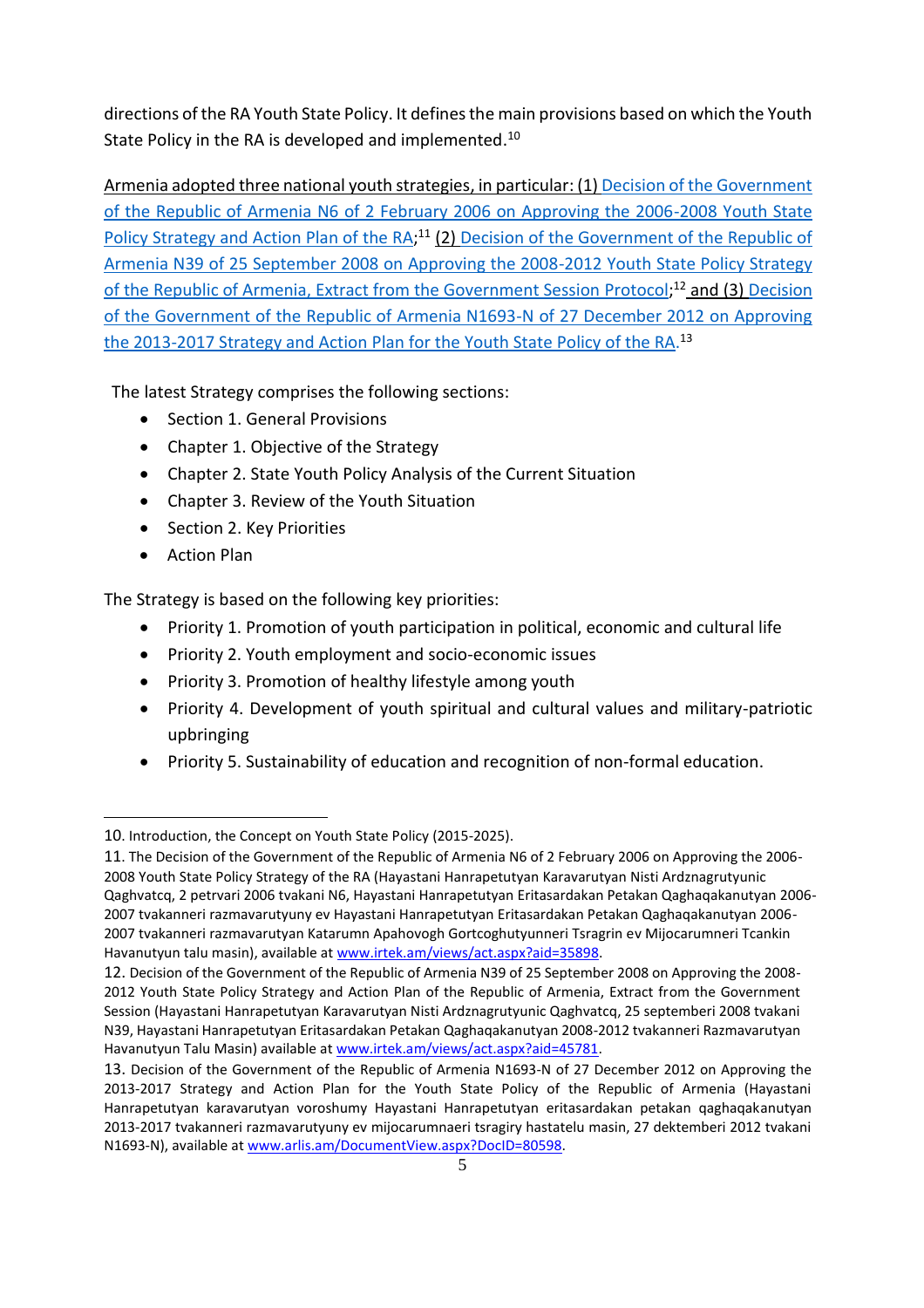The monitoring and assessment results of the latest Youth Strategy showed a lack of crosssectoral co-operation and co-ordination mechanisms. In October-December 2016, with the support of the MoSYA, the Youth Studies Institute conducted [Monitoring and Evaluation of](http://ystudies.am/reports/3768)  [the 2013-2017 Strategy for the Youth State Policy](http://ystudies.am/reports/3768) [of the Republic of Armenia.](http://ystudies.am/reports/3768)

Issues relating to youth are also integrated into other legal acts, such as the RA 2014-2025 Strategic Programme of Prospective Development (the RA Government Decision N442-N as of 27 March 2014).<sup>14</sup> Issues relating to youth employment were included in the previous National Strategy on Human Rights Protection (Government Decision N303 of 27 February 2014 of the RA). 15

#### <span id="page-5-0"></span>**1․4 YOUTH POLICY DECISION MAKING**

Since 2007, the RA Ministry of Sports and Youth Affairs has been the authorised body coordinating state youth policy. Before that, the sector was co-ordinated by the Ministry of Culture and Youth Affairs. Within the framework of the 2019 RA Government structural reforms, youth sector co-ordination has been transferred to the Ministry of Education, Science, Culture and Sport.

[The Ministry of Education, Science, Culture and Sport of the RA](https://escs.am/en) is the main authority in charge of elaboration and implementation of the youth policies in Armenia. Its functions are regulated by the Prime Minister's Decision of the RA N 661-Լ of 1 June 2019 on Statute of Ministry of Education, Science, Culture and Sport. 16

For the implementation of its goals and objectives in the field of youth policy, the Ministry drafts legislative and other normative acts, combines practical implementation of legal acts and develops recommendations with a view of improving legislation of the RA in the field of youth issues; it further develops and implements concepts and specific state target programmes in the field of youth issues; takes part in the development of the Draft Budget of the RA; implements advocacy of the field of youth issues; together with local state authorities; ensures the implementation of youth policies; ensures the co-ordination of implementation of research programmes in the field of youth issues; develops and signs inter-agency

[http://moj.am/storage/uploads/HR\\_table\\_Gov\\_approved\\_3Apr14\\_FINAL\\_Arm-](http://moj.am/storage/uploads/HR_table_Gov_approved_3Apr14_FINAL_Arm-1.pdf) [1.pdf.](http://moj.am/storage/uploads/HR_table_Gov_approved_3Apr14_FINAL_Arm-1.pdf)

<sup>14</sup>. The Republic of Armenia 2014-2025 Strategic Programme of Prospective Development (Hayatsani Hanrapetutyan 2014-2025 tvakanneri herankarayin zargacman razmavarakan tsragir) available at [www.gov.am/files/docs/1322.pdf](file:///C:/Users/Ааааа/Downloads/www.gov.am/files/docs/1322.pdf)[.](http://www.gov.am/files/docs/1322.pdf)

<sup>15</sup>. Article 22 of the Strategy, available at

<sup>16.</sup> Prime Minister's Decision of the RA 661-Լ of 1 June 2019 On Statute of Ministry of Education, Science, Culture and Sport of the Republic of Armenia (Hayastani Hanrapetutyan Varchapeti Voroshumy N 661-Լ, 1 hunisi 2019 tvakani "HH krtutyan, gitutyan, mshakuyti ev sporti Nakhararutyan kanonadrutyan"), available at [www.arlis.am/DocumentView.aspx?DocID=142270.](file:///C:/Users/Ааааа/Downloads/www.arlis.am/DocumentView.aspx%3fDocID=142270)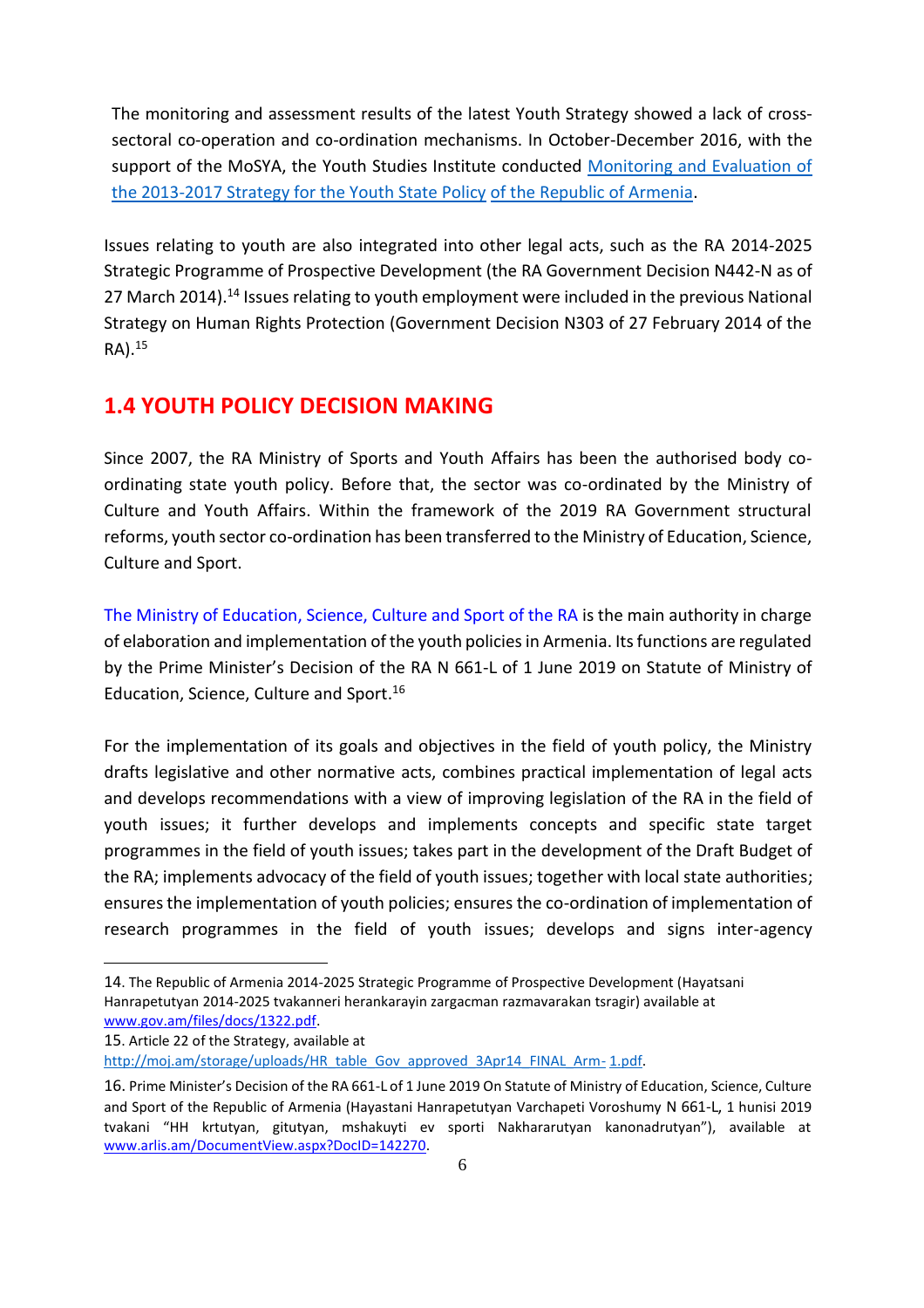international treaties within its competences, ensures implementation of international obligations of the RA in the field of youth issues; with the aim of international youth cooperation, sends youth groups to foreign countries, assists in the development of international youth collaboration and exchanges; collaborates with and takes part in the work of international youth organisations; develops youth programmes in co-operation with the state governing body; defines the directions of scientific-technical development in the field of youth issues; analyses the market of services in the field of youth issues, develops programmes on information systems, methodical and counselling service delivery, as well as programmes on informational, methodological, educational, scientific, research and other programmes in the field of youth.

The Youth Policy, Supplementary and Continuing Education unit of the Ministry of Education, Science, Culture and Sport defines trends of the youth state policy objectives and priorities, conducts policy analysis, studies trends, develops strategies and implements other functions. Other ministries, like the Ministry of Labour and Social Affairs of the RA and the Ministry of Territorial Administration and Development are also involved in the development and implementation of youth policies.

In December 2016, the National Assembly adopted the new [Constitutional Law of the RA on](http://www.irtek.am/views/act.aspx?aid=88102&m=%27%27&sc) [Human Rights Defender,](http://www.irtek.am/views/act.aspx?aid=88102&m=%27%27&sc) according to which the Defender "shall conduct monitoring of the implementation of the provisions of the UN Convention on the Rights of the Child adopted on 20 November 1989, as well as carry out prevention of violations of the rights of the child (including young people aged from 16 to 18) and the protection thereof".<sup>17</sup>

### <span id="page-6-0"></span>**1․5 CROSS-SECTORAL APPROACH WITH OTHER MINISTRIES**

There have been positive trends towards cross-sectoral (inter-ministerial) co-operation, alongside the formation of the new government. The Ministries of Education, Science, Culture and Sport, Labour and Social Affairs, and Healthcare directly and actively participate in practical discussions on the development of an inclusive education system. The process of development of cross-sectoral youth policy has not been moving forward at full speed, which makes it difficult to present the overall picture as fully as possible.<sup>18</sup>

Although there is an interagency social co-operation that is carried out by regulation

<sup>17</sup>. RA Constitution, Article 2(3).

<sup>18</sup>. The Right to a Future: Youth that Transforms Armenia, National Human Development Report 2018/2019, UNDP, Armenia, 2019, available at [http://hdr.undp.org/sites/default/files/2019\\_nhdr\\_armenia.pdf](http://hdr.undp.org/sites/default/files/2019_nhdr_armenia.pdf) [28.08.2021].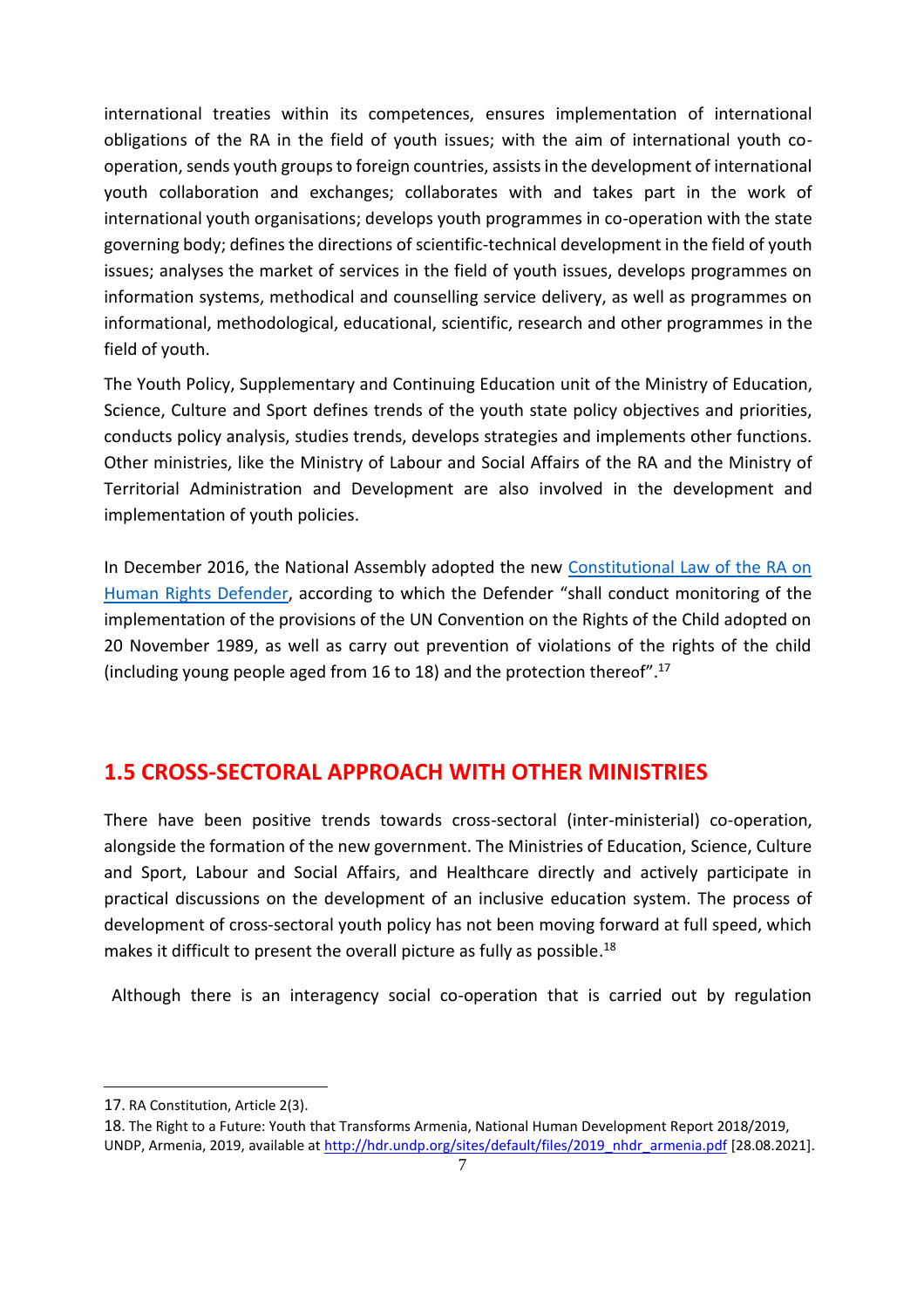established by the RA Government, it does not specifically target youth.<sup>19</sup>

The results of the [Monitoring and Evaluation of the 2013-2017 Strategy for the Youth State](http://ystudies.am/reports/3768) [Policy of the Republic of Armenia](http://ystudies.am/reports/3768) stressed the lack of cross-sectoral co-operation. The report outlines that sometimes several programmes, for example those aimed at youth participation, are not co-ordinated. Sometimes several programmes are implemented in the same area, and in another area, such programmes are not implemented at all. The lack of cooperation and co-ordination also concerned inter-sectoral co-ordination among the agencies at regional and local levels.

#### <span id="page-7-0"></span>**1․6 EVIDENCE-BASED YOUTH POLICY**

There is no clarity in terms of evidence-based youth policy either. Until 2019, research and surveys conducted by the Youth Studies Institute served as the basis for youth policy development. On 10 January 2019, however, by government decree the Youth Events Holding Centre state non-commercial organisation (SNCO) was dissolved, terminating the Youth Studies Institute that operated within the structure of the SNCO. The dissolution of the Institute has put evidence-based youth policy making in Armenia under threat, since no equivalent institution or mechanism has been established since then. <sup>20</sup> The Youth Studies Institute (YSI) was founded in 2013 with the support of UNDP and the Ministry of Sport and Youth Affairs. The YSI functions within the "Youth Events Holding Centre" SNCO acting under the MoSYA. The goal of the YSI was to regularly conduct studies among young people promoting the development of evidence-based youth policy. The main functions of the YSI included identifying urgent problems among young people through the implementation of thorough research, developing recommendations for the solution to these problems, carrying out regular surveys and studies among young people aimed at the implementation of a grounded and consistent youth state policy.

From 2013 to 2019, the YSI conducted several studies<sup>21</sup> including those funded by the MoSYA. Thus, the policy themes included research on "[The Issues of Youth Employment of the RA](http://www.minsportyouth.am/files/post/1463655073-2.pdf)" (Yerevan, 2013); "[Assessment of](http://www.minsportyouth.am/files/post/1463655965-4.pdf) [the Effectiveness of State-funded Youth Programmes and](http://www.minsportyouth.am/files/post/1463655965-4.pdf)  [Mapping of Youth Non-Governmental Organisations](http://www.minsportyouth.am/files/post/1463655965-4.pdf)" (Yerevan, 2014); "[Research on Youth](http://ystudies.am/wp-content/uploads/2017/05/%D4%B5%D6%80%D5%AB%D5%BF%D5%A1%D5%BD%D5%A1%D6%80%D5%A4%D5%A1%D5%AF%D5%A1%D5%B6-%D5%A1%D5%B7%D5%AD%D5%A1%D5%BF%D5%A1%D5%B6%D6%84%D5%AB-%D6%87-%D5%A5%D6%80%D5%AB%D5%BF%D5%A1%D5%BD%D5%A1%D6%80%D5%A4%D5%A1)  [Work and Youth](http://ystudies.am/wp-content/uploads/2017/05/%D4%B5%D6%80%D5%AB%D5%BF%D5%A1%D5%BD%D5%A1%D6%80%D5%A4%D5%A1%D5%AF%D5%A1%D5%B6-%D5%A1%D5%B7%D5%AD%D5%A1%D5%BF%D5%A1%D5%B6%D6%84%D5%AB-%D6%87-%D5%A5%D6%80%D5%AB%D5%BF%D5%A1%D5%BD%D5%A1%D6%80%D5%A4%D5%A1) [Workers](http://ystudies.am/wp-content/uploads/2017/05/%D4%B5%D6%80%D5%AB%D5%BF%D5%A1%D5%BD%D5%A1%D6%80%D5%A4%D5%A1%D5%AF%D5%A1%D5%B6-%D5%A1%D5%B7%D5%AD%D5%A1%D5%BF%D5%A1%D5%B6%D6%84%D5%AB-%D6%87-%D5%A5%D6%80%D5%AB%D5%BF%D5%A1%D5%BD%D5%A1%D6%80%D5%A4%D5%A1)" (Yerevan, 2015); and "[Labour market demand study:](http://www.minsportyouth.am/files/post/1463656793-1%20(1).pdf)  [institutionalisation prospects](http://www.minsportyouth.am/files/post/1463656793-1%20(1).pdf) [of co-operation between employer-young people-educational](http://www.minsportyouth.am/files/post/1463656793-1%20(1).pdf)  [institutions](http://www.minsportyouth.am/files/post/1463656793-1%20(1).pdf)" (Yerevan, 2015). For the 2017 research, "The Potential of Creative Employment

<sup>19</sup>. The Decision of the RA Government of 10 September 2015 N 1044-N on Setting Regulations for Interagency (cross-sectoral) Social Co-operation, available at [www.arlis.am/DocumentView.aspx?DocID=112629.](http://www.arlis.am/DocumentView.aspx?DocID=112629) 20. The Right to a Future: Youth that Transforms Armenia, National Human Development Report 2018/2019, UNDP, Armenia, 2019, available at [http://hdr.undp.org/sites/default/files/2019\\_nhdr\\_armenia.pdf](http://hdr.undp.org/sites/default/files/2019_nhdr_armenia.pdf) [08.09.2021]. 21. Studies and reports conducted by the YSI are available at<http://ystudies.am/category/reports> an[d http://ystudies.am/category/ystudies.](http://ystudies.am/category/ystudies)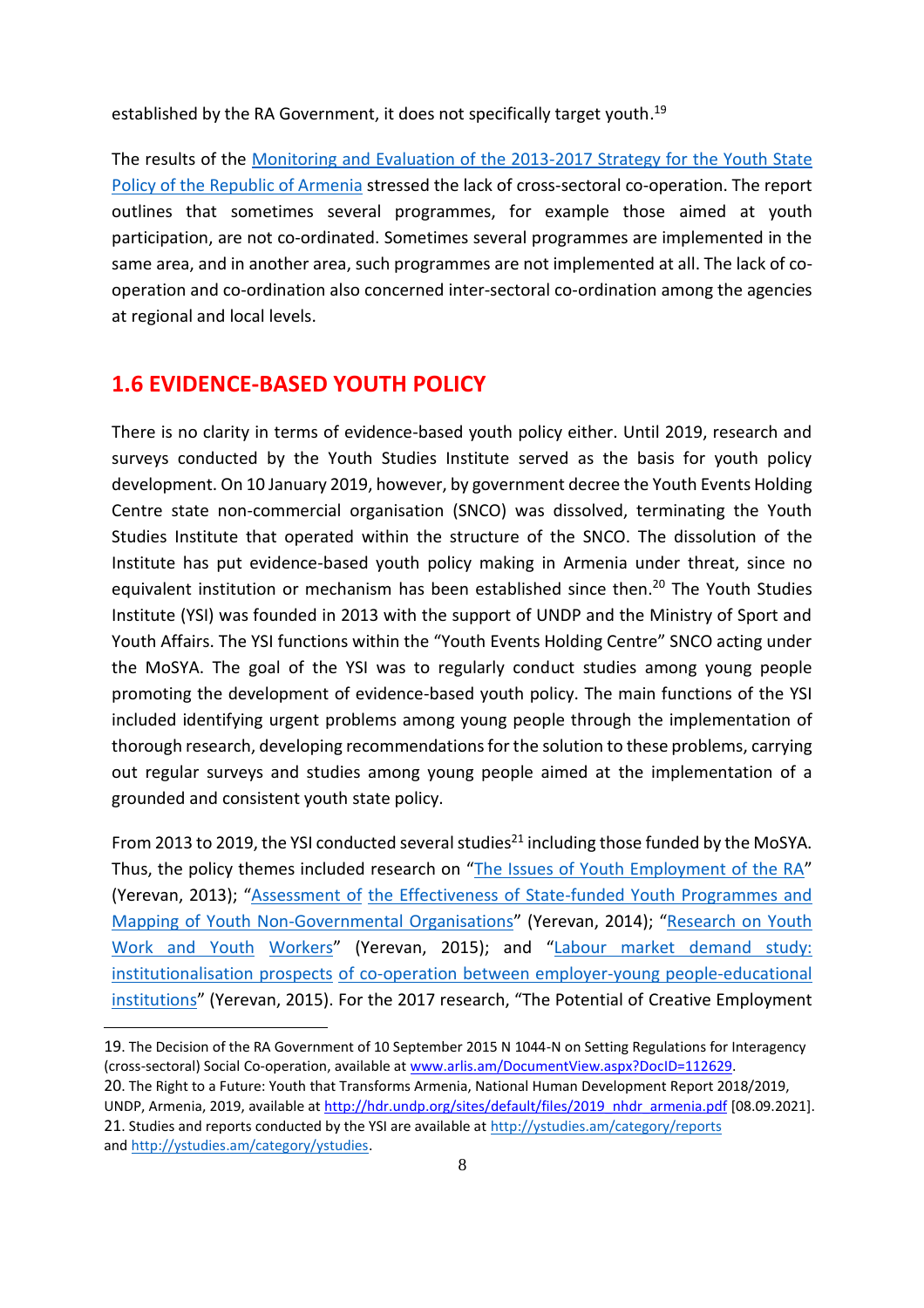of Young People and its Development Perspectives" was approved by the YSI board out of three projects presented to it. In October-December 2016, with the support of the MoSYA, the YSI conducted [Monitoring and Evaluation of the 2013-2017 Strategy for the Youth State](http://ystudies.am/reports/3768)  [Policy of the](http://ystudies.am/reports/3768) [Republic of Armenia. T](http://ystudies.am/reports/3768)he research findings are used for the development of the 2018-2022 Strategy for the Youth State Policy of the RA. 22

The ministry provides research in the field of youth to implement its goals and objectives.<sup>23</sup> But there is no separate budget allocation for youth research.

The RA Statistical Committee presents youth-related data based on the following age categories: 16-19, 20-24, 25-29 and 30-34, while research papers on the labour market present youth-related data for the 15-29 age group. Because of this, it is impossible to ensure completeness of youth-related statistical and subsequent research data for the 16-30 age group on the national level. 24

### <span id="page-8-0"></span>**1․7 FUNDING YOUTH POLICY**

The budgetary system of Armenia is composed of the state budget and the community budget. A community shall have its budget which shall be approved by the Council of Elders of the community upon submission of the head of the community.<sup>25</sup> The powers delegated to communities by the state shall be subject to mandatory financing from the state budget.<sup>26</sup> The government submits the draft state budget to the National Assembly (NA) at least 90 days before the beginning of the fiscal year. Budget drafts are formed in accordance with RA Government activities, medium-term expenditure framework and community development programmes. The state budget is adopted before the beginning of the fiscal year by the NA upon submission by the government.<sup>27</sup> Supervision of the state budget implementation, as well as the use of loans and credits received from foreign states and international organisations, is exercised by the NA. The government submits to the NA an annual report relating to the implementation of the state budget. The NA, upon the availability of an opinion of the Audit Chamber, discusses and adopts a decision on the annual report relating to the

24. The Right to a Future: Youth that Transforms Armenia, National Human Development Report 2018/2019, UNDP, Armenia, 2019, available at [http://hdr.undp.org/sites/default/files/2019\\_nhdr\\_armenia.pdf](http://hdr.undp.org/sites/default/files/2019_nhdr_armenia.pdf) [28.08.2021].

<sup>22</sup>. The strategy was not approved.

<sup>23.</sup> Prime Minister's Decision of the RA 661-Լ of 1 June 2019 On Statute of Ministry of Education, Science, Culture and Sport of the Republic of Armenia (Hayastani Hanrapetutyan Varchapeti Voroshumy N 661-Լ, 1 hunisi 2019 tvakani "HH krtutyan, gitutyan, mshakuyti ev sporti Nakhararutyan kanonadrutyan"), available at [www.arlis.am/DocumentView.aspx?DocID=142270.](http://www.arlis.am/DocumentView.aspx?DocID=142270)

<sup>25</sup>. Article 185(1) of the RA Constitution.

<sup>26.</sup> Ibid., Article 185(2).

<sup>27</sup>. Ibid., Article 110.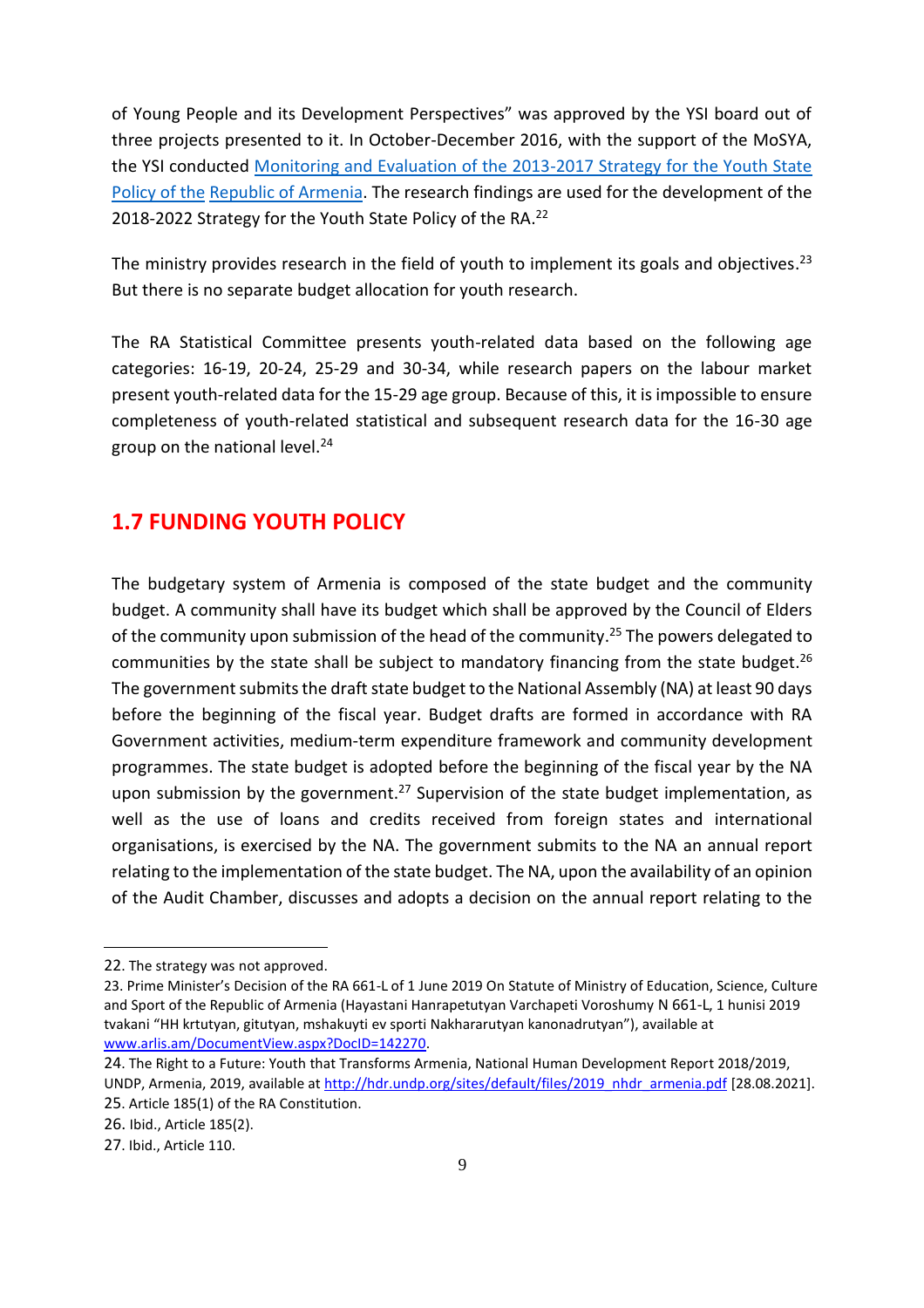performance of the state budget submitted by the government.<sup>28</sup>

The state budget allocated for youth programmes is 1 846 million Armenian dram (AMD) for 2021<sup>29</sup> of which only AMD 170 million is assigned for youth programmes. Most of the funding is directed to the programme "Available housing for young families", which aims to support young families by improving their housing conditions.

But it should be taken into account that the allocated initial amount mentioned above decreased due to COVID-19 and the war and post-war situation in Armenia. The budget for youth programmes decreased by AMD 100 million and for the ''Affordable Apartments for Youth'' programme by AMD 300 million. In 2020 the youth budget was 1 533 million $^{30}$ .

It should be noted that social protection, sport and education are funded from separate lines.

The RA Ministry of Education, Science, Culture and Sport provides reimbursement for plane ticket expenses to youth aged 16-30 (inclusive) or members of five-member groups aged 16- 30 (inclusive) to participate in the following events:

- 1. International youth programmes: forums, meetings, round-table discussions, seminars, trainings, conferences, summits, sessions
- 2. International conferences, scientific conferences and sessions
- 3. International scientific-technical competitions
- 4. International cultural competitions, festivals, exhibitions
- 5. International intellectual competitions
- 6. International start-ups.

To get a reimbursement for a plane ticket expense, participants in the event must submit an application to the RA Ministry of Education, Science, Culture and Sport according to the regulation and application form<sup>31</sup>.

Since 2013 the ministry has been running the "Armenian Youth Capital of the Year" contest, which aims to contribute to the development and implementation of youth programmes in communities, to develop a partnership between the cities in the youth policy field as well as youth organisations and infrastructure in regions.

The European Union in Armenia supports access to quality education, facilitates the mobility of Armenian youth, offers training for a successful start of professional engagement in the labour market, and creates opportunities for youth to express their opinion, participate to good governance.

<sup>28.</sup> Ibid., Article 111(1-2).

<sup>29.</sup> Law of the RA on State Budget for 2021, available at [www.gov.am/files/docs/4337.pdf](http://www.gov.am/files/docs/4337.pdf) [07.09.2021].

<sup>30.</sup> Law of the RA on State Budget for 2021, available a[t www.gov.am/files/docs/3929.pdf](http://www.gov.am/files/docs/3929.pdf) [07.09.2021].

<sup>31</sup>. [Decision of the Minister of Education, Science, Culture and Sport N 614-A/2, 5 September 2019.](http://dev2.ktak.am/am/news/4961)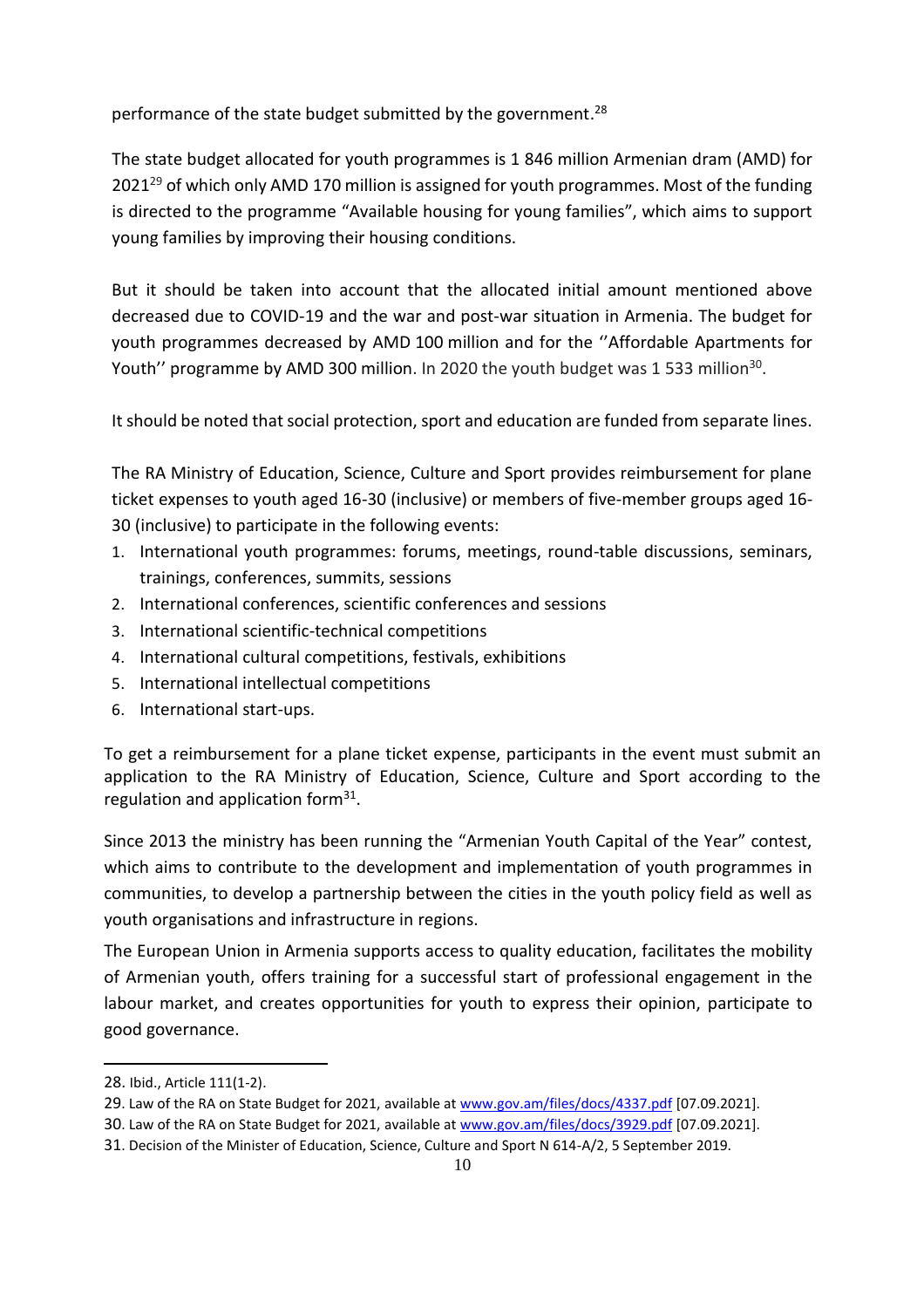The main ongoing and recently finalised projects in the youth sector funded by the EU are presented below.

**The Development and Strategic Studies Project, funded by the EU** with €2.9 million contributions during 2015-2018. The main purpose of the project is to support the formulation of enhanced development strategies and policies in Armenia. The project works with the EU delegation to Armenia, the EU member states and development partners present in Armenia to support the development of a shared vision for development aid. In addition, the project supports policy analysis and development processes in Armenia in the areas which are a priority to the Government of Armenia through providing policy expertise and implementing the Young Experts Scheme – YES Armenia Programme – in a number of ministries and government agencies.

An EU4Youth project titled "Fostering potential for greater employability" with €1 330 000 funding from the EU has been implemented in 2018-2021 in Armenia, Belarus and Georgia.<sup>32</sup>

**The overall objective** is contributing to improve educational opportunities and development potential of youth in Armenia, Belarus and Georgia in line with Sustainable Development Goals 4 and 8. The action will specifically aim to contribute through the SDG target 4.4: "By 2030, substantially increase the number of youth and adults who have relevant skills, including technical and vocational skills, for employment, decent jobs and entrepreneurship".

**The specific objective** of the projects is supporting access to employment of marginalised youth groups in Armenia, Belarus and Georgia through partnerships, targeted skills development and promotion of entrepreneurship.

**The EU4Youth: Better skills for a better future project was implemented from 2018-2020**  with EU funding of €1 500 000 in Ukraine, Armenia and Georgia.<sup>33</sup>

**The overall objective was** contributing to developing the entrepreneurial potential of disadvantaged youth, ensuring their increased access to education and training opportunities for greater employability and advocating for coherent and cross-sectoral youth policies at local, regional and national levels.

**The EU4Youth: Empowering young entrepreneur project is being implemented in Armenia, Belarus, Ukraine** with EU funding of €1 500 000 during 2018-2021.<sup>34</sup>

**The overall objective is** contributing to creating better prospects for employment and

[belarus-and-ukraine](http://www.euneighbours.eu/en/east/stay-informed/projects/eu4youth-employability-and-stability-armenia-belarus-and-ukraine) [08.09.2021].

<sup>32</sup>. [www.euneighbours.eu/en/east/stay-informed/projects/eu4youth-fostering-potential-greater-employability](http://www.euneighbours.eu/en/east/stay-informed/projects/eu4youth-fostering-potential-greater-employability) [08.09.2021].

<sup>33</sup>. [www.euneighbours.eu/en/east/stay-informed/projects/eu4youth-better-skills-better-future](http://www.euneighbours.eu/en/east/stay-informed/projects/eu4youth-better-skills-better-future) [08.09.2021].

<sup>34</sup>. [www.euneighbours.eu/en/east/stay-informed/projects/eu4youth-employability-and-stability-armenia-](http://www.euneighbours.eu/en/east/stay-informed/projects/eu4youth-employability-and-stability-armenia-belarus-and-ukraine)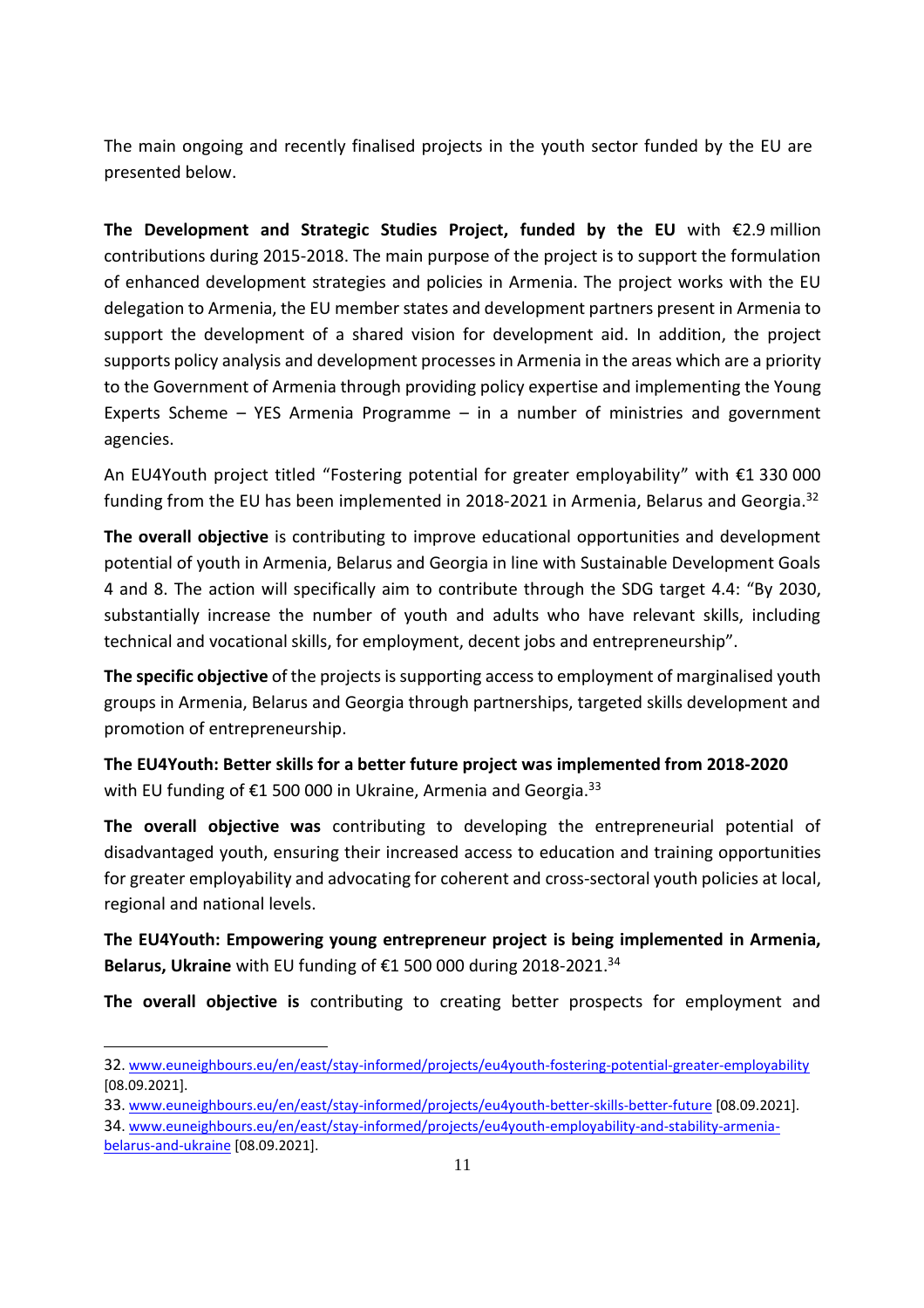entrepreneurship for disadvantaged youth and increasing their active participation in the labour market in Armenia, Belarus and Ukraine.

**The EU4Youth: Skills for jobs project is being implemented** with EU funding of €1 466 484 in Armenia and Georgia. 35

**The overall objective is** contributing to the (self)-employability of young women and men aged between 15 and 35 years, particularly those with fewer opportunities as the most vulnerable among youth, as well as enhancing formal and non-formal education to increase opportunities for youth to develop adequate key and professional competences for integration in the labour market, strengthening support structures for youth employability at local and national levels and enhance the development of formal and non-formal education for fostering youth (self) employability, through cross-sectoral co-operation.

# <span id="page-11-0"></span>**1․8 CROSS-BORDER CO-OPERATION**

The state supports the development of international youth partnerships, youth exchange programmes and programmes for intercultural dialogue, as well as the involvement of Armenian youth in regional and international cultural, educational, and scientific-technical youth programmes. The state pays special attention to the establishment and development of the relationship between Armenian Diaspora and Artsakh youth and youth associations in the spiritual and cultural, scientific-educational, socio-economic, social and other relations considering them as one of the main directions of state policy. 36

The ministry is actively involved in cross-border co-operation programmes.

There are a number of examples of successful bilateral and multilateral international cooperation, which have a great potential for continuous development and expansion. Different forms, platforms and agreements of co-operation are presented below:

- $\triangleright$  agreement of co-operation on youth work between state parties of the Commonwealth of Independent States (2006);
- $\triangleright$  comprehensive and enhanced partnership agreement between the European Union and the European atomic energy community and their member states, of the one part, and the RA, of the other part;
- $\triangleright$  platforms with the accession of Armenia to the Council of Europe (25 January 2001) represented by the European Steering Committee for Youth (CDEJ) and the Joint council on youth – CMJ, which in turn, includes the Council of Europe Standing Committee on Youth and the Non-Governmental Advisory Body (Advisory Council on Youth (CCJ));

<sup>35</sup>. [www.euneighbours.eu/en/east/stay-informed/projects/eu4youth-say-yes-skills-jobs](http://www.euneighbours.eu/en/east/stay-informed/projects/eu4youth-say-yes-skills-jobs) [08.09.2021].

<sup>36.</sup> Article 7 of the Concept.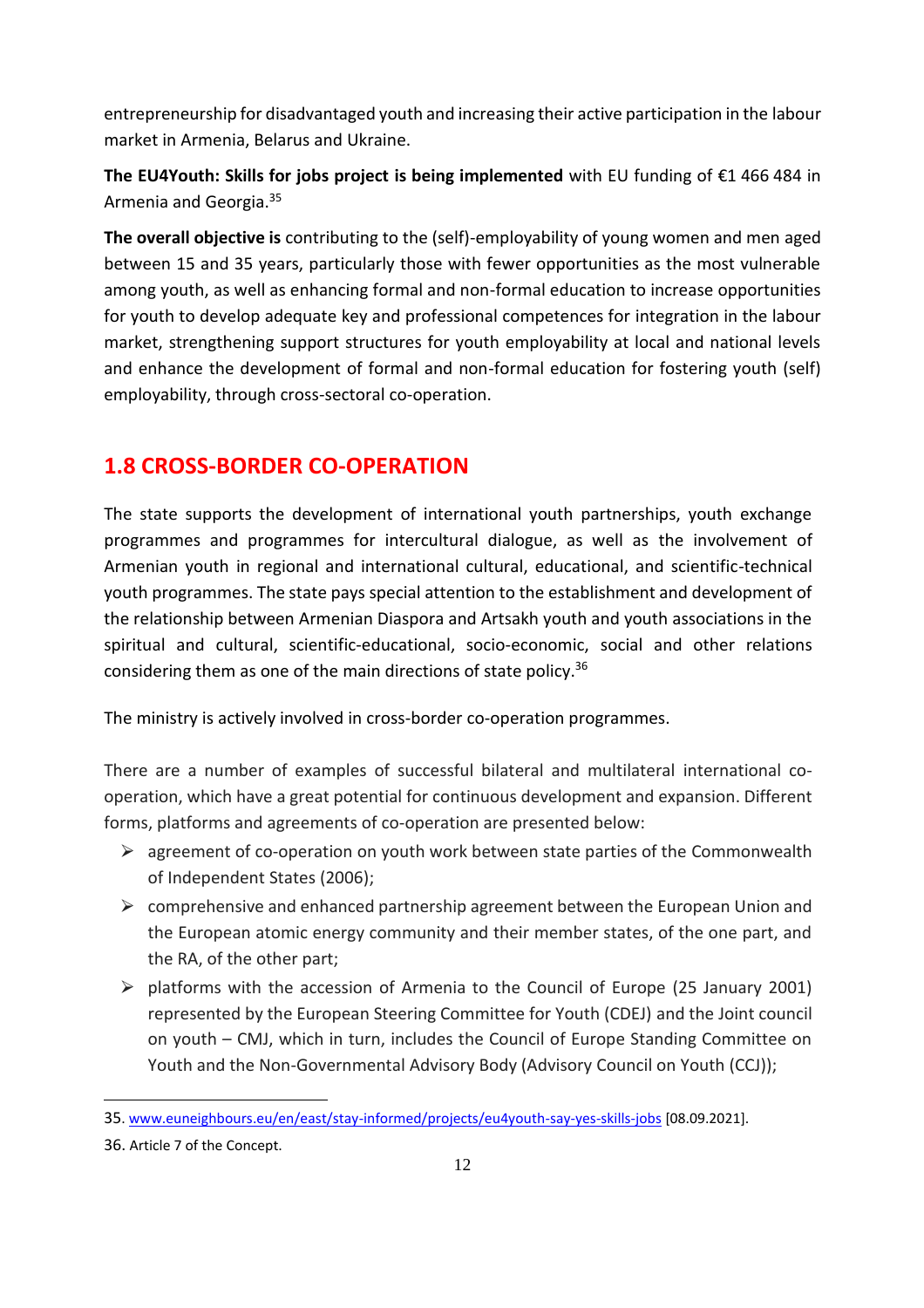- $\triangleright$  agreement between the Government of the Russian Federation and the Government of the RA on co-operation in the humanitarian sphere (2011);
- $\triangleright$  agreement on co-operation in the field of youth between the Ministry of Sport and Youth Affairs of the RA and the Ministry of Sport and Youth Affairs of Georgia (2012);
- $\triangleright$  memorandum of understanding in the field of youth between the Ministry of sport and Youth Affairs of the RA and the Ministry of Youth and Sport of the Arab Republic of Egypt (2017);
- $\triangleright$  agreement between the Government of the RA and the Government of the Czech Republic on co-operation in the fields of culture, education, science, youth and sports (2011);
- $\triangleright$  memorandum on co-operation in the field of youth policy between the Ministry of Sport and Youth Affairs of the RA and the Ministry of Family, Youth and Sports of Ukraine (2009);
- $\triangleright$  agreement between the Ministry of Sport and Youth Affairs of the Republic of Armenia and the Ministry of Youth and Sports of the Republic of Lebanon on co-operation in the fields of physical culture, sport and youth policy (2012);
- $\triangleright$  agreement between the Ministry of Sports, Tourism and Youth Policy of the Russian Federation and the Ministry of Sports and Youth Affairs of the Republic of Armenia on co-operation in the field of issues related to youth (2012);
- $\triangleright$  agreement between the Government of the RA and the Government of the Republic of Tajikistan on co-operation in the field of youth work and sports, etc. (2018).

As an authorised body responsible for youth policy, the Ministry of Education, Science, Culture and Sport signed a Memorandum of Understanding with a number of international organisations and established a successful collaboration with the European Union, the Council of Europe, the World Bank, the United Nations agencies, the United States Peace Corps, the World Vision, the Organisation for Security and Co-operation in Europe (OSCE) and many others.

The EU has been continuously supporting Armenia in education sector reforms by making a particularly strong focus on vocational education and training (VET) and improving higher education to make it more compatible with European standards. A great number of different initiatives, projects, conferences, programmes and many other initiatives reflect the EU's commitment to supporting education and employment opportunities for young people in Armenia.<sup>37</sup>

Through the efforts of CSOs working in the youth field, local and international training courses, experience exchange visits, and other co-operation initiatives at various levels have been

<sup>37.</sup> Youth transition to work in Armenia, ETF, 2019, available at [www.etf.europa.eu/sites/default/files/2019-](http://www.etf.europa.eu/sites/default/files/2019-07/youth_transition_armenia.pdf) 07/youth transition armenia.pdf [09.09.2021].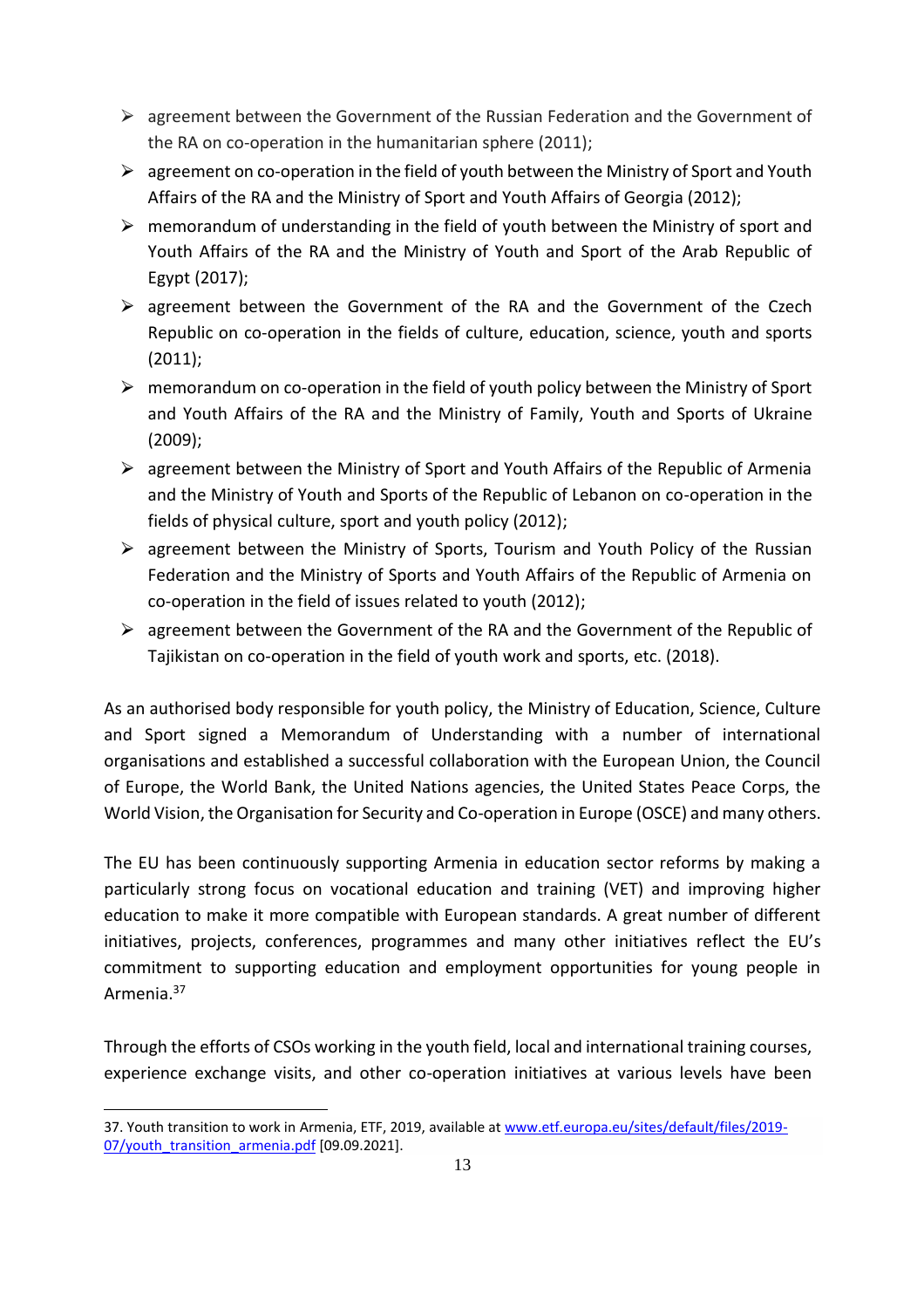regularly organised in the Republic of Armenia.

#### <span id="page-13-0"></span>**1․9 CURRENT DEBATES AND REFORMS**

The Youth state strategy covering the period 2021-2025 is currently in the process of approval. 38

The draft of the strategy was prepared by the working group with technical support from the EU.<sup>39</sup> Several working sessions were implemented to discuss the draft of the strategy with the participation of youth NGOs, international organisations, and youth.

The draft strategy was published on the [www.e-draft.am](http://www.e-draft.am/) website enabling CSO representatives and other interested citizens to actively participate in the discussions on and drafting of the strategy before 3 June 2021.

The reviewed draft action plan of the Youth Policy 2021-2025 Strategy has been submitted by the RA Ministry of Education, Science, Culture and Sport to the RA Prime Minister's Office for approval. Taking into account all the observations and considerations made, the Department of Youth Policy, Supplementary and Continuing Education of the Ministry of Education, Science, Culture and Sport organises discussions aimed at introducing cross-sectoral clarifications (Ministry of Labour and Social Affairs, Ministry of the Economy, Ministry of Territorial Administration, Ministry of Infrastructure, etc.).

The results of the monitoring and assessment highlighted the need for the promotion of participatory processes, education, employment, social-economic issues, health care, a healthy lifestyle, spiritual and cultural values, non-formal education, youth mobility, support to young families, actions aimed at enhancing the youth worker institute, the creation of centres for the implementation of ideas and other sectors that need to be targeted in the next strategy.<sup>40</sup> The assessment makes a number of recommendations with regard to the structure of the strategy and its action plan as well. It suggests reviewing the current structure by making it more specific, measurable, tangible and well-defined. It also suggests including a number of other sections in the strategy which will contribute to the more effective implementation of it, like information on the implementing parties, awareness-raising and participation mechanisms, funding mechanisms, monitoring and evaluation, outreach and communication plans.<sup>41</sup> The monitoring results also highlight the need for improvement of the process of

<sup>38.</sup> Based on information from Gohar Mamikonyan, Head of the unit, Youth Policy, Supplementary and Continuing Education, RA Ministry of Education, Science, Culture and Sport. 39. [www.e-draft.am/projects/3268/about](http://www.e-draft.am/projects/3268/about) [30.08.2021].

<sup>40.</sup> Policy brief based on the Results of Monitoring and Assessment of the 2013-2017 Strategy of Youth State Policy of the RA, Youth Studies Institute, 2017, <http://ystudies.am/reports/3768> [05.09.2021].

<sup>41.</sup> Ibid.